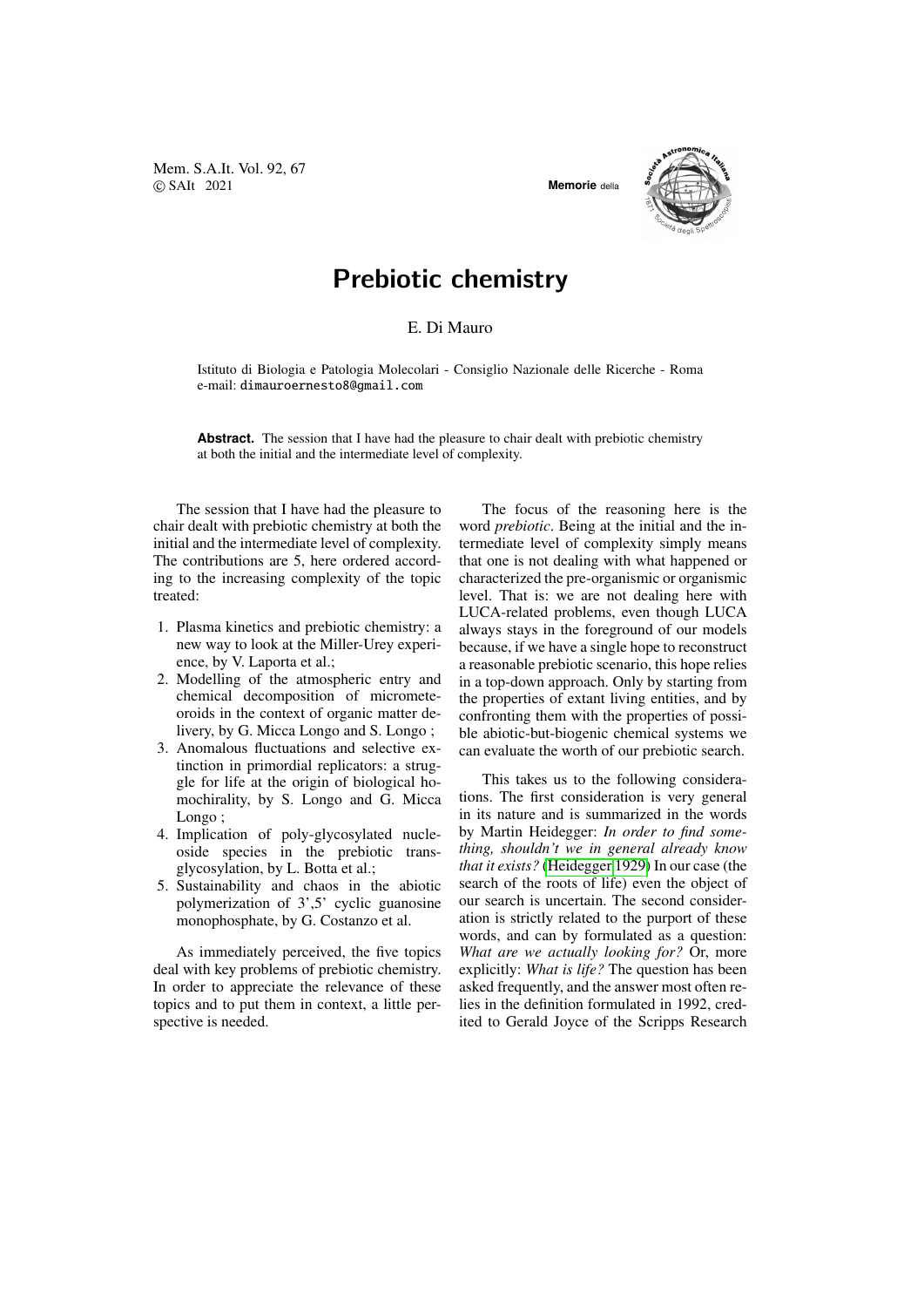Institute: *Life is a self-sustaining system capable of Darwinian evolution*. A more thorough analysis of the problem was carried out by [Trifonov](#page-2-1) [\(2011\)](#page-2-1), who compiled a list of the 123 existing definitions of life and, through their examination performed with the rules of structuralism, has extracted the consensus definition: *Life is reproduction with variations*. This definition does not establish what life is, but provides the formulation of what contemporary science deems to be life. Replication of what?

The answer is necessarily: replication of information. A living entity is the ensemble of a phenotype (what appears and can be seen, its physical structure and its metabolism) and of a genotype. Genotypes are the large world of genetics. On planet earth information is DNA. DNA derives from the simpler and more reactive polymeric molecule RNA. The organization of the information of genetic materials is similar to that of a computer that proceeds by successive binary choices of information provided by sequences of 0-0-1-0-1-1 entries. DNA is organized in the same way: its basic entries are two distinct chemical structures (purine and pyrimidine nucleic bases), aligned along a polymeric thread. In order to increase its information content, the binary code of DNA has duplicated itself into two purines (guanine G and adenine A) and two pyrimidines (cytosine C e thymine T). The sequence of the As, Gs, Cs and Ts aligned along a repetitive structure built on a repetitive sequence made of sugar-phosphate moieties, repeating themselves in succession and held by phosphodiester bonds, constitutes the variable and informational part of the genetic material. This is how things are in the biological world that we know, in our world, where information and DNA coincide. What about in the prebiotic world? Here is where the third question acquires its meaning. The third question is methodological, and has been formulated by A. Eschenmoser : *Origin of Life cannot be discovered; it has to be reinvented* [\(Eschenmoser](#page-2-2) [2007\)](#page-2-2).

The prebiotic world can be imagined only accepting the point of view expressed by the physicist Victor Stenger : *Something came* *from nothing because it was more stable than nothing* [\(Stenger 2006\)](#page-2-3). which at the same time re-establishes the fact that everything had to follow the laws of thermodynamics, and that evolution was the key. Of course. evolution at the molecular level, because organisms were yet to come. But evolution works at every level. At this point, we have sketched a reference frame : we are looking for something that is difficult to define precisely, that works inside the laws of thermodynamics, that consists on accumulation and replication of chemical information. We are thus able to frame in a general context the 5 presentations that have been given, whose reports are in the following pages:

- 1. The endless worth of the seminal Miller experiment : how to pass from 1-Carbon atom compounds to more complex prebiotic molecules? The revisitation of this experiment continues to spring surprises. Miller's flask contained much more than he was able to appreciate.
- 2. The distribution of organic matter, and its intrinsic evolution. Matter moves in the universe, in the form of atoms, of small molecules, of cosmic dusts, of aggregated structures. And of celestial bodies of varying dimensions. Given that life is chemistry with a history, micrometeroids, that keep track of their history, are not the last place where to look for traces of pre-life structures.
- 3. The unresolved problem of chirality, which translates in the aphorism: How to transform unknown properties of the microscopic level into universal rules ? Will the amino-acids of the forms of life that will be found on Mars have the same chirality of our proteins ? And, if so, what shall we conclude?
- 4. Implication of poly-glycosylated nucleoside species in the prebiotic transglycosylation process. Here the process of generation of complexity has almost reached its highest possible level. Nucleosides are spontaneously generated from 1-Carbon atom compounds as formamide, which also condenses into sugars